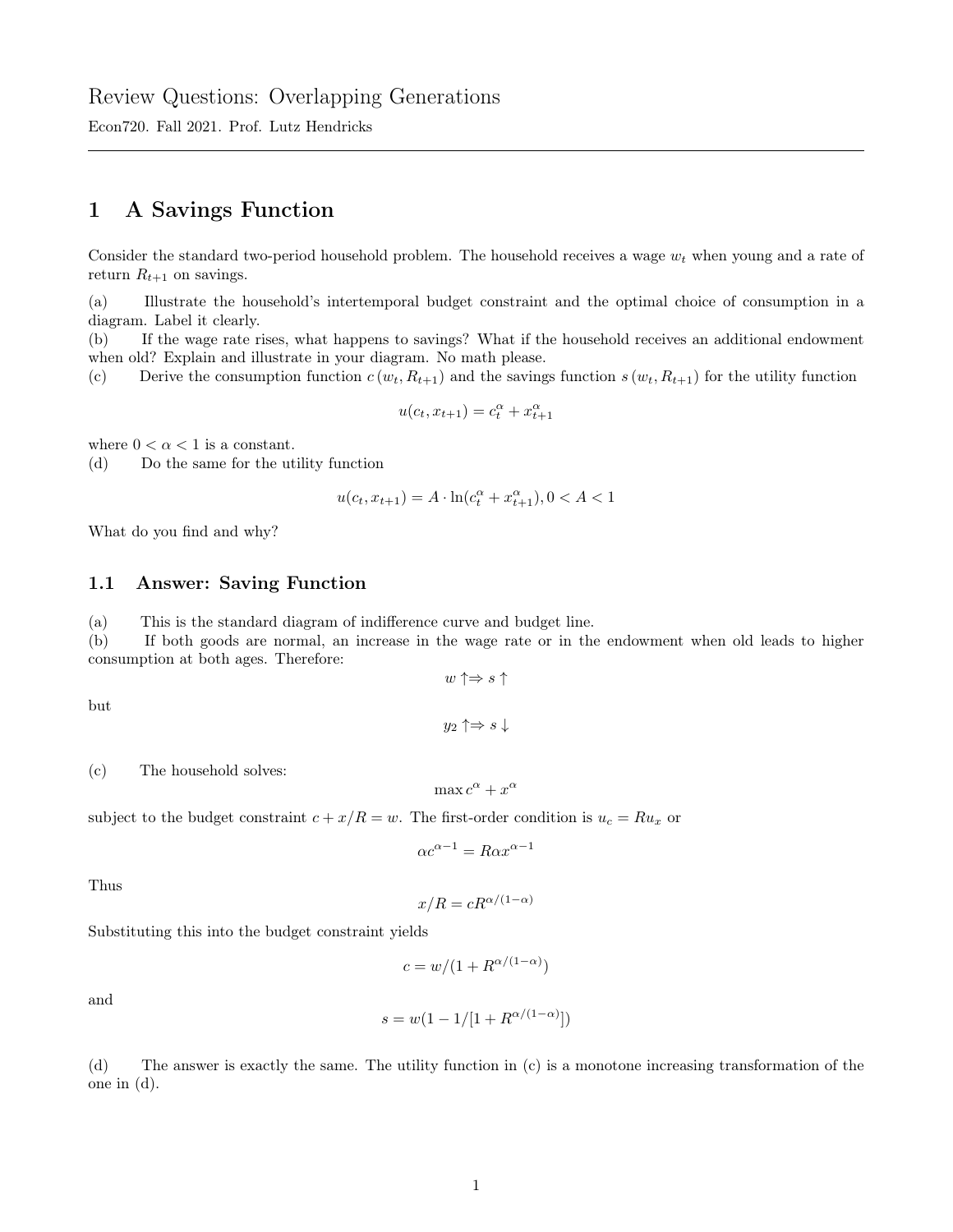# 2 Log-utility Example

Consider the standard two-period OLG model with log utility:  $U(c_{yt}, c_{o,t+1}) = \ln c_{yt} + \beta \ln c_{o,t+1}$ .

- 1. Solve for the household's saving function.
- 2. Find a law of motion for  $k_t = K_t/L_t$ .
- 3. Show that the economy has a unique steady state (not counting  $k = 0$ ), if (i) the old do not work  $(\ell = 0)$  and (ii) the production function is Cobb-Douglas:  $F(K_t, L_t) = K_t^{\alpha} L_t^{1-\alpha}$ .

### 2.1 Answer: Log-utility example

1. Saving function The Euler equation becomes

$$
\frac{c_{o,t+1}}{c_{y,t}} = \beta R_{t+1} \tag{1}
$$

A solution to the household problem is a vector  $(C_{y,t}, C_{o,t+1}, A_{t+1})$  that satisfies the Euler equation and two budget constraints.

The present value budget constraint is

$$
c_{y,t} + \frac{c_{o,t+1}}{R_{t+1}} = \bar{W}_t = W_t + \frac{\ell W_{t+1}}{R_{t+1}}
$$
\n<sup>(2)</sup>

Substitute the Euler equation into the budget constraint to obtain

$$
c_{y,t} = \frac{\bar{W}_t}{1+\beta} \tag{3}
$$

$$
c_{o,t+1} = \frac{\beta \bar{W}_t}{1+\beta} \tag{4}
$$

$$
A_{t+1} = s(W_t, \ell W_{t+1}, R_{t+1}) = W_t - \frac{\bar{W}_t}{1+\beta}
$$
\n
$$
\tag{5}
$$

2. Law of motion. Capital market clearing requires

$$
K_{t+1} = N_t \ A_{t+1} = N_t \ \left[ \frac{\beta}{1+\beta} W_t - \frac{\ell W_{t+1}}{(1+\beta) R_{t+1}} \right] \tag{6}
$$

From the firm's problem we know that  $W_t = W(k_t)$  with  $W' > 0$  and  $R_t = R(k_t)$  with  $R' < 0$ . Dividing through by  $N_t$  therefore yields a law of motion for  $k$ :

$$
k_{t+1} = \frac{K_{t+1}}{L_{t+1}} = \frac{K_{t+1}}{L_t (1+n)} = \frac{K_{t+1}}{N_t (1+n)} \frac{N_t}{L_t}
$$
  
=  $s(W(k_t), \ell W(k_{t+1}), R(k_{t+1})) \frac{N_t / L_t}{1+n}$ 

where  $L_t = N_t + \ell N_{t-1} = N_t \left(1 + \ell/[1 + n]\right)$  is just a constant.

3. Unique steady state. With  $\ell = 0$  the saving function simplifies greatly (b/c the interest rate does not affect lifetime earnings  $\bar{W}$ :

$$
A_{t+1} = \frac{\beta}{1+\beta} W_t \tag{7}
$$

Moreover,  $N_t = L_t$ . The law of motion for k becomes

$$
k_{t+1} (1+n) = \frac{\beta}{1+\beta} W(k_t)
$$
\n(8)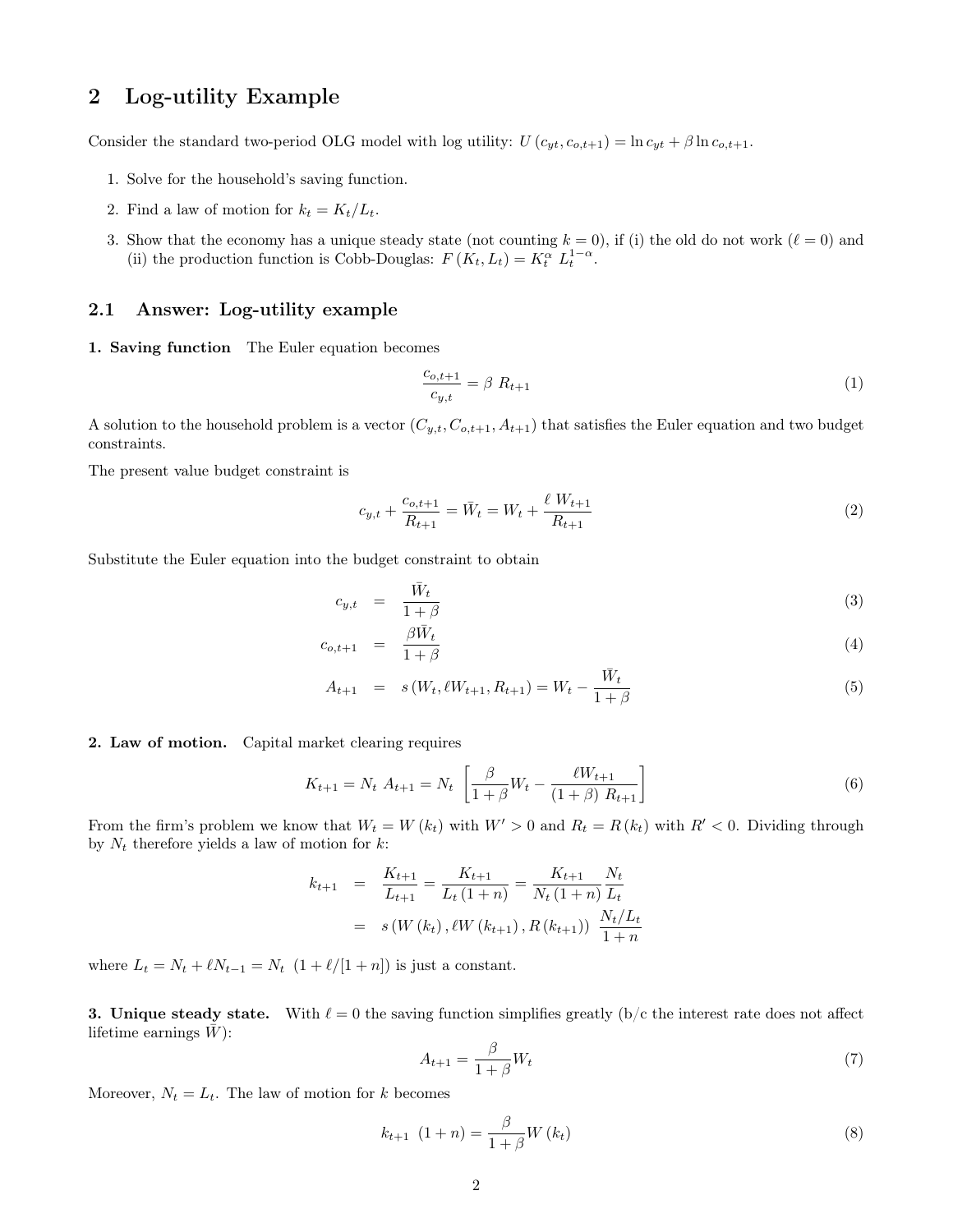As long as the production function is such that  $W' > 0$  and  $W'' < 0$ , there can only be one solution with  $k_{t+1} = k_t > 0.$ 

With a Cobb-Douglas production function, we can solve for the steady state.  $W(k) = (1 - \alpha) k^{\alpha}$ . Substitute this into the law of motion and set  $k_{t+1} = k_t$  to obtain

$$
k_{ss}(1+n) = \frac{\beta}{1+\beta}(1-\alpha)k_{ss}^{\alpha}
$$
\n(9)

The solution is

$$
k_{ss} = \left(\frac{\beta}{1+\beta} \frac{1-\alpha}{1+n}\right)^{1/(1-\alpha)}
$$
\n(10)

This has intuitive properties. Steady state capital rises if households become more patient  $(\beta \uparrow)$  or if households have fewer children  $(n \downarrow)$ .

### 3 Labor income taxes

Consider a two-period OLG economy with production.

Demographics: Each period  $N = 1$  young households are born. They live for 2 periods.

Endowments: Young households work 1 unit of time.

Preferences:

$$
\ln(c_t^y) + \beta \ln(c_{t+1}^o)
$$

Technology:

$$
Y_t = K_t^{\theta} L_t^{1-\theta}
$$

There is no depreciation. The resource constraint is therefore

$$
Y_t + K_t = c_t^y + c_t^o + K_{t+1}
$$

Markets: Standard. There are no bonds.

**Questions:** (a) Derive the optimal level of savings of the household as a function of w. Briefly, why do savings not depend on  $r$ ?

(b) Derive the FOCs for the firm.

(c) Define a competitive equilibrium. Be sure to clearly state the market clearing conditions and to ensure that the number of independent equations equals the number of endogenous variables.

(d) Write down a difference equation for the equilibrium capital-labor ratio,  $(k_t = K_t/L_t)$ . Sketch a graph of this relationship.

(e) The government now imposes a time-invariant tax  $\tau$  on labor income of the young so that after-tax earnings are  $(1 - \tau)w_t$ . The revenues are thrown into the ocean. By how much does this tax lower the savings of the young for given  $w$ ? Briefly, what is the intuition for this result?

(f) How does the tax affect the relationship graphed in (d)? What happens to the steady state capital-labor ratio? Sketch a graph.

#### 3.1 Answer. Labor income taxes

(a) With an eye on part (d), we set up the household problem with the wage tax. The budget constraints are

$$
c_t^y = (1 - \tau)w_t - s_{t+1}
$$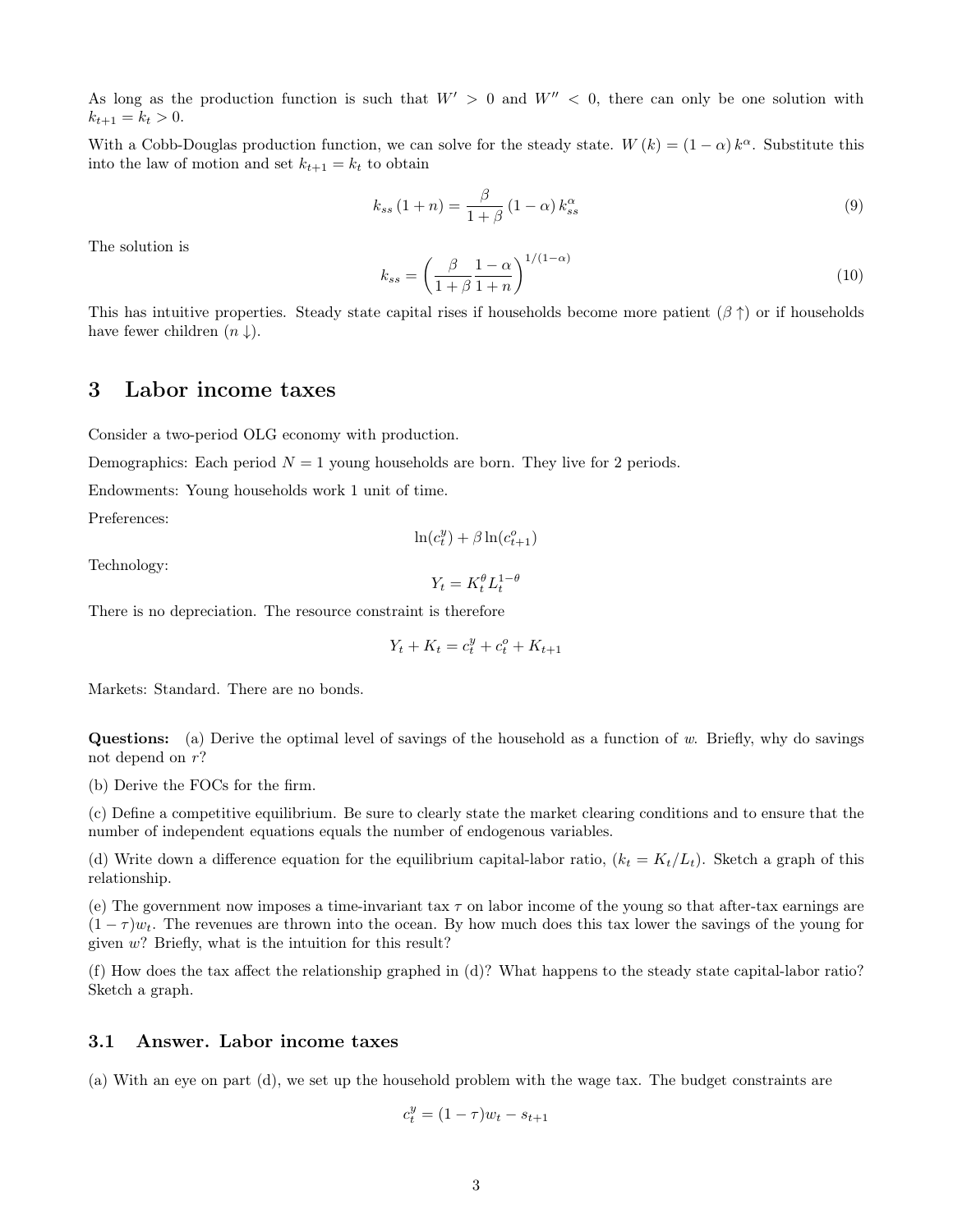and

$$
c_{t+1}^o = (1+r_{t+1})s_{t+1}\\
$$

The Euler equation is

$$
c_{t+1}^o = \beta R_{t+1} c_t^y
$$

where  $R = 1 + r$ . Substituting using the budget constraints yields

$$
R_{t+1}s_t = \beta R_{t+1}[(1-\tau)w_t - s_t]
$$

The savings function is therefore

$$
s_t = (1 - \tau)w_t\beta/(1 + \beta)
$$

It is independent of R because of log utility: income and substitution effects cancel.

(b) This is the standard answer:

and

$$
w = (1 - \theta)k^{\theta}
$$

 $r = \theta k^{\theta - 1}$ 

- (c) Market clearing requires
	- Capital rental:

$$
k_{t+1} = s_{t+1} = (1 - \tau)(1 - \theta)k_t^{\theta} \beta / (1 + \beta)
$$

- Labor rental:  $L_t = 1$
- Goods: Same as feasibility.

A competitive equilibrium is a sequence

$$
(c_t^y, c_{t+1}^o, k_t, L_t, s_t, w_t, r_t)
$$

that satisfies  $(i)$  the household's budget constraints  $(2 \text{ eqn})$  and  $\text{FOCs}$   $(2 \text{ eqn})$ ;  $(ii)$  the firm's  $\text{FOCs}$   $(2 \text{ eqn})$ ; market clearing (2 eqn). We have 8 equations (per period) and 7 unknowns, which works out given Walras' law.

(d) The difference equation is the capital market clearing condition above, which is simply a positive constant times the production function. This is strictly concave and goes through the origin. The slope at zero is infinite. There is exactly one intersection with the 45-degree line (steady state).

(e) The tax reduces savings of the young, but less than one-for-one. The household spreads the pain across the two periods (see the savings function).

(f) The tax shifts the  $k_{t+1}$  line down and therefore reduces the steady state capital stock.

# 4 Fully-Funded Social Security

Fully-funded social security authority taxes households when young, invests the tax revenues, and pays benefits to the old out of the capital income accumulated on their own contributions.

(a) Explain why fully-funded social security does not affect the steady state capital stock, if public and private savings earn the same rate of return.

(b) How would this result change if the public rate of return was lower than the private one?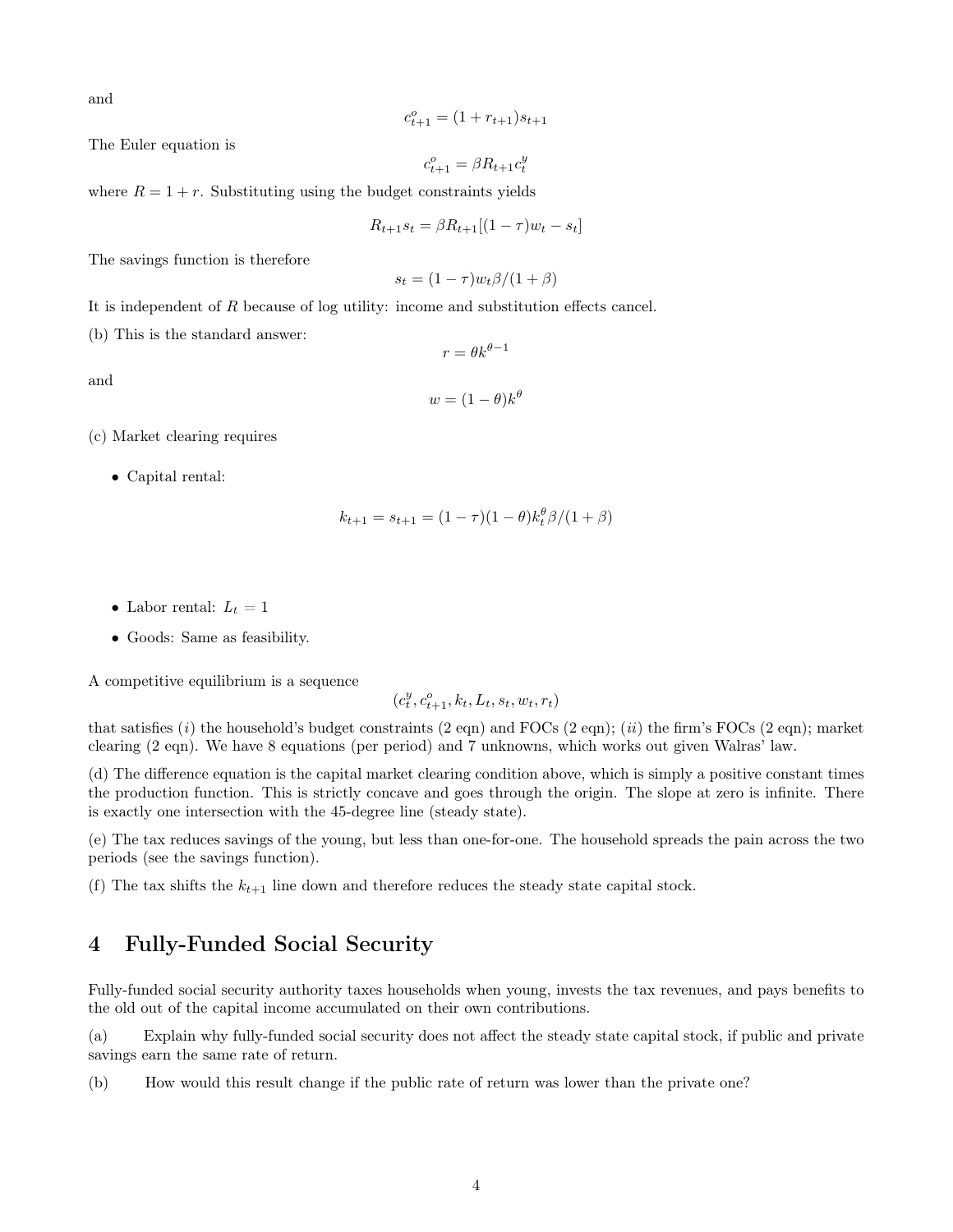#### 4.1 Answer: Fully-funded Social Security

(a) Households only care about the present value of future tax payments when deciding how much to consume. If the government earns the same rate of return as does the private sector, fully-funded social security does not alter this present value. Thus, consumption does not change and households reduce private savings by exactly the tax revenue. Therefore, total saving (public + private) remains unchanged.

(b) If the public rate of return is lower than the private one, the present value of lifetime resources available to the household declines. Given a rate of return, consumption at all ages is reduced. Therefore, private savings falls by less than the tax revenue and the capital stock increases. An easy way to see this is to note that such a policy is equivalent to a combination of case (a) plus a tax on the old.

### 5 Efficiency in an OLG model

[Due to Oksana Leukhina] Consider an overlapping generations endowment economy with a single non-storable good. Time is indexed by  $t = 1, 2, 3...$  The representative consumer of the generation born in period t lives in periods t and  $t + 1$ , has preferences represented by  $c_t^y + \alpha \ln c_{t+1}^o$ , and endowment stream  $(e_t^y, e_t^o) = (1, 1)$ . There is no fiat money.

- a. Define an Arrow-Debreu equilibrium.
- b. Calculate the unique equilibrium (do not prove it is unique).
- c. Define a Pareto-efficient allocation for this economy.
- d. Suppose that  $\alpha = 2$ . Show that the equilibrium is not Pareto-efficient.

#### 5.1 Answer: Efficiency in an OLG model

a). An Arrow-Debreu equilibrium is given by the allocations of consumers born in  $t \geq 1, \{\hat{c}_t^y, \hat{c}_{t+1}^o\}_{t \geq 1}$ , allocation of the initial old  $\hat{c}_t^o$  and prices  $\{\hat{p}_t\}_{t\geq 1}$  such that

1)  $\hat{c}_t^o$  solves the problem of the initial old, i.e. it solves

Given  $\hat{p}_1$ , max  $c_1^o$  s.t.  $\hat{p}_1 c_1^o < \hat{p}_1$ .

2) For all  $t \geq 1$ ,  $\left\{\hat{c}_t^y, \hat{c}_{t+1}^o\right\}_{t \geq 1}$  solves the problem of consumers born in  $t$ :

Given  $(\hat{p}_t, \hat{p}_{t+1})$ , max  $c_t^y + \alpha \ln c_{t+1}^o$  s.t.  $\hat{p}_t c_t^y + \hat{p}_{t+1} c_{t+1}^o = \hat{p}_t + \hat{p}_{t+1}$ .

3) Equilibrium allocations satisfy  $\hat{c}_t^y + \hat{c}_t^o = 2 \ \forall t$ .

b). The initial old eats  $\hat{c}_t^o = 1$ . Then the market clearing in period 1 is  $\hat{c}_1^y + 1 = 2$ , i.e.  $\hat{c}_1^y = 1$ .

The FOCs for consumers born in  $t \geq 1$  are given by

$$
\frac{p_t}{p_{t+1}} = \frac{c_{t+1}^o}{\alpha}.\tag{11}
$$

Normalizing  $p_1 = 1$ , we have  $p_2 = \frac{\alpha}{c_2^o}$ . Using the budget constraint for the consumer born in  $t = 1$  we have

$$
c_1^y + \frac{\alpha}{c_2^o}c_2^o = 1 + \frac{\alpha}{c_2^o}1,
$$

which together with already determined  $\hat{c}_1^y = 1$  implies  $\hat{c}_2^o = 1$ . Continuing in this way, we get

$$
\hat{c}_t^y = \hat{c}_t^o = 1,
$$

i.e. an autarkic equilibrium.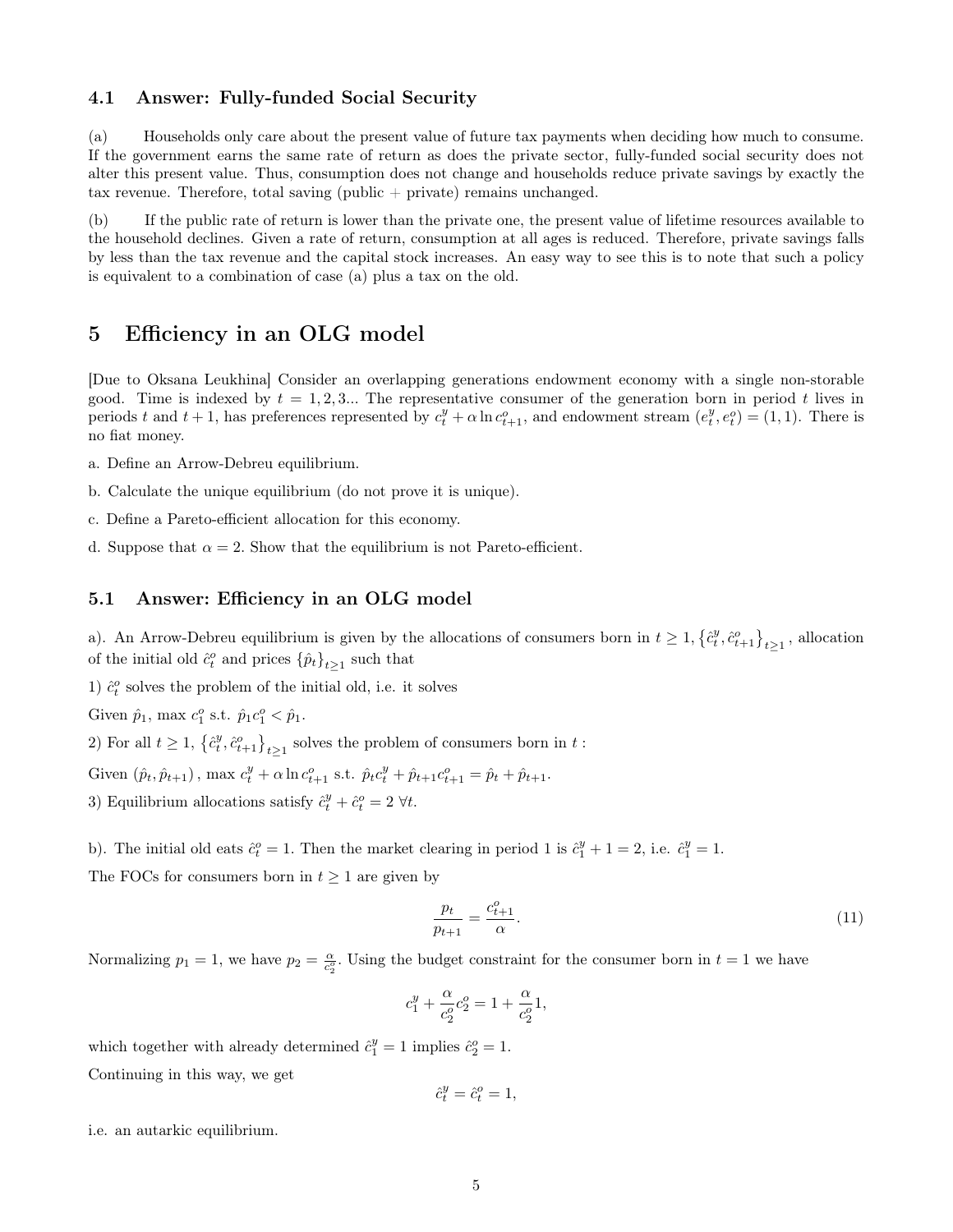Prices supporting this equilibrium are given by (11), i.e.

$$
\hat{p}_t = \alpha^{t-1}.
$$

- c). A Pareto-efficient allocation is  $c_1^o, \{c_t^y, c_{t+1}^o\}_{t\geq 1}$  such that
- 1. It is feasible, i.e.  $c_t^y + c_t^o = 2$  and
- 2. There exists no other allocation  $\tilde{c}_1^o, \{\tilde{c}_t^y, \tilde{c}_{t+1}^o\}_{t \geq 1}$  such that it is also feasible (i.e.  $\tilde{c}_t^y + \tilde{c}_t^o = 2$  for all t) and

$$
\tilde{c}_1^o \geq c_1^o,
$$
  

$$
\tilde{c}_t^y + \alpha \ln \tilde{c}_{t+1}^o \geq c_t^y + \alpha \ln c_{t+1}^o, \forall t,
$$

with at least one of these holding with a strict inequality.

d) Assume  $\alpha = 2$ . Then the competitive equilibrium found in b is not Pareto efficient. Consider an alternative allocation  $\tilde{c}_1^o = 2$ ,  $(\tilde{c}_t^y \tilde{c}_{t+1}^o) = (0, 2)$   $\forall t$ . This allocation is feasible and everyone is strictly better off:

The initial old is better off because  $2 > 1$ . Consumers born in t are better off too:  $0 + 2\ln 2 > 1 + 2\ln 1 = 1$ .

### 6 Social Security

[Due to Joydeep Bhattacharya] In a fully funded pension system, the contributions made by the young at time  $t$  are invested and returned with interest at time  $t + 1$  to the same agent. Consider a standard Diamond (1965) model. There are N young agents born at the start of each date t. Agents work when young and retire when old. Assume that agents when young have to pay lump-sum taxes  $a_t$  in the form of contributions to a fully-funded pension program.

1. Suppose capital markets are perfect. Setup the model carefully and prove that a fully funded pension system is neutral, i.e., it does not affect capital accumulation. Assume  $a$  is less than wage income at any date.

The Diamond model without any social security system:

$$
K_{t+1} = L_t s_t^* \Leftrightarrow (1+n) k_{t+1} = s_t^* \Leftrightarrow k_{t+1} = \frac{1}{1+n} s [w_t, R_{t+1}]
$$

where the optimal savings (saving function)  $s_t^* \, \equiv \, s \, [w_t, R_{t+1}]$  is a solution to the individual problem:

$$
\max_{c_t, c_{t+1}, s_t} u_t = u(c_t, c_{t+1}) \text{ s.t. } c_t = w_t - s_t \text{ and } c_{t+1} = R_{t+1} s_t
$$
  
\n
$$
\Leftrightarrow \max_{s_t} u_t = u(w_t - s_t, R_{t+1} s_t)
$$
  
\n
$$
\Leftrightarrow \frac{u_1(w_t - s_t^*, R_{t+1} s_t^*)}{u_2(w_t - s_t^*, R_{t+1} s_t^*)} = R_{t+1}
$$

and the factor prices are given by

$$
r_t = f'(k_t)
$$
 and  $w_t = f(k_t) - k_t f'(k_t)$ .

The equilibrium law of motion for  $k_t$  is

$$
k_{t+1} = \frac{1}{1+n} s \left[ f (k_t) - k_t f' (k_t) , f' (k_{t+1}) \right].
$$

A fully-funded social security system: the contributions of the young at time  $t$  are invested and returned with interest at time  $t+1$  to the then old. Therefore the per-period budget constraints are modified into

$$
c_t = w_t - \tilde{s}_t - a_t \quad \text{and} \quad c_{t+1} = R_{t+1}\tilde{s}_t + R_{t+1}a_t.
$$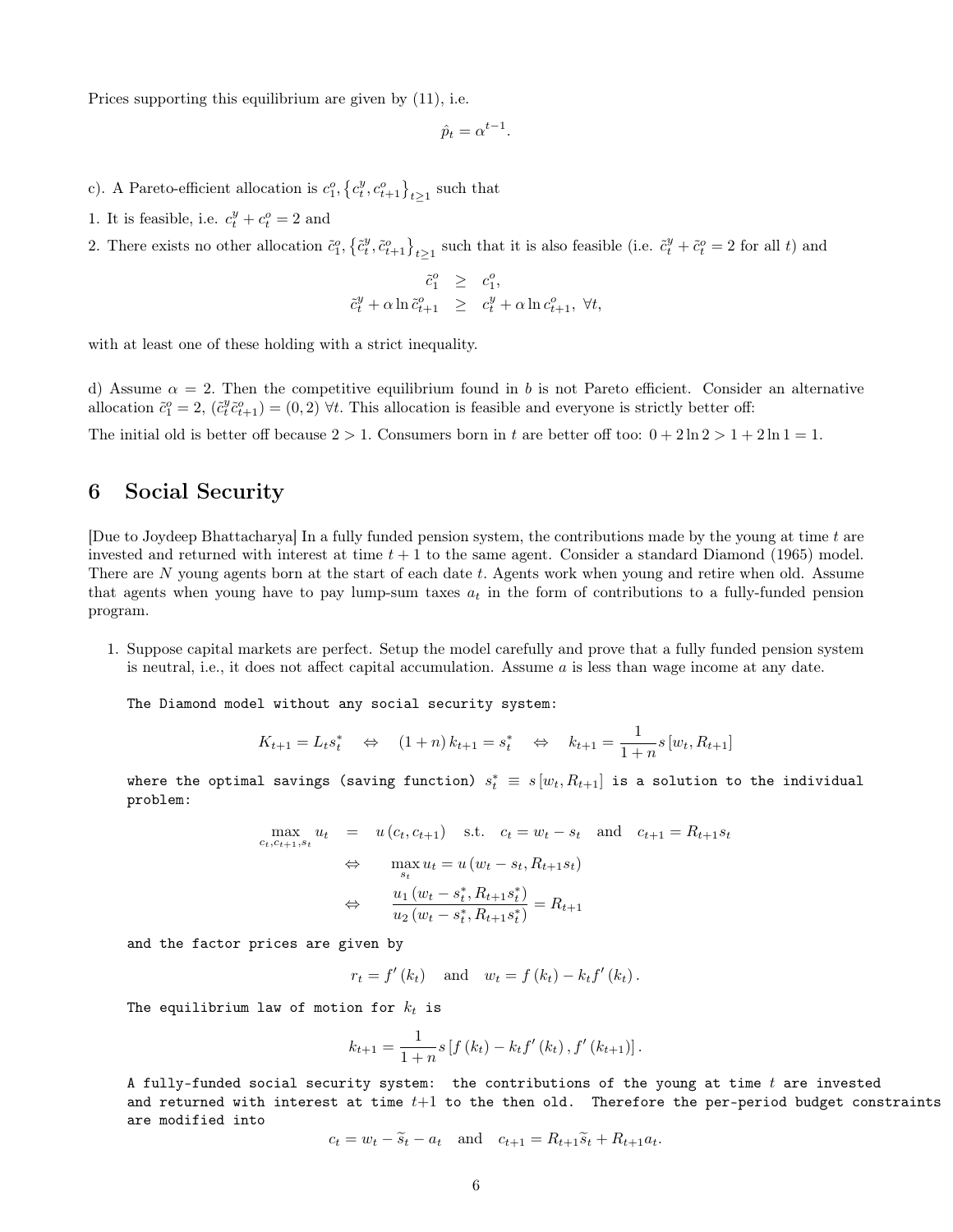Then the F.O.C. for utility maximization is given by

$$
\frac{u_1\left[w_t - (\tilde{s}_t^* + a_t), R_{t+1}(\tilde{s}_t^* + a_t)\right]}{u_2\left[w_t - (\tilde{s}_t^* + a_t), R_{t+1}(\tilde{s}_t^* + a_t)\right]} = R_{t+1} \Rightarrow \tilde{s}_t^* \equiv \tilde{s}\left[w_t, R_{t+1}, a_t\right]
$$

and the capital endowment for time  $t + 1$  becomes

$$
\widetilde{K}_{t+1} = L_t \widetilde{s}_t^* + L_t a_t \quad \Leftrightarrow \quad (1+n) \widetilde{k}_{t+1} = \widetilde{s}_t^* + a_t \quad \Leftrightarrow \quad \widetilde{k}_{t+1} = \frac{1}{1+n} \left[ \widetilde{s}_t^* + a_t \right].
$$

However, defining

$$
x_t \equiv \widetilde{s}_t^* + a_t = \widetilde{s}[w_t, R_{t+1}, a_t] + a_t
$$

yields the F.O.C. rewritten as

$$
\frac{u_1(u_t - x_t, R_{t+1}x_t)}{u_2(u_t - x_t, R_{t+1}x_t)} = R_{t+1},
$$

from which  $x_t$  can be implicitly solvable in the saving function of the economy without social security:

$$
x_t \equiv \tilde{s}_t^* + a_t = s [w_t, R_{t+1}].
$$

Substituting this into the expression for  $\widetilde{k}_{t+1}$  yields

$$
\widetilde{k}_{t+1} = \frac{1}{1+n} x_t = s [w_t, R_{t+1}].
$$

Together with the factor pricing rule:

$$
r_t = f'\left(\widetilde{k}_t\right)
$$
 and  $w_t = f\left(\widetilde{k}_t\right) - k_t f'\left(\widetilde{k}_t\right)$ 

we get the same equilibrium law of motion for  $k_t$  as before. This is possible provided that  $a_t < (1+n) k_{t+1}$  ( =  $s_t$  ) in the economy without social security system, that is, social security contributions do not exceed the amount of saving that would otherwise have occurred. We may call  $x_t$  total savings, which is not affected.

2. Provide a clear intuition for this result.

The intuitive explanation is that the increase in social security saving  $(a_t)$  is exactly offset by a decrease in private saving  $(\widetilde{s}_t)$  in such a way that the total savings,  $x_t = \widetilde{s}_t + a_t$ , is equal to the previous level of  $s_t$ . The social security saving has the same rate of return as the one with private saving, so that the social security system perfectly substitutes for private saving in each individual's saving/investment decision. The argument assumes a perfect capital market; meaning that the young must be able to borrow against their future pension earnings.

3. Now suppose, capital markets are not perfect. In particular, suppose the young cannot borrow. Will the neutrality result in (1) above survive? Provide a clear intuiton for your answer. There is no need to work out all the model details.

No; if the young cannot borrow against their future pension rights, they will save an amount different from what they did w/o the system.

### 7 Overlapping Generations With Human Capital

Consider the following overlapping generations model. Agents live for three periods. At each date, a unit measure of households is born. Cohort  $t$  is born at  $t-1$  and middle-aged at  $t$ .

When **young**, the household can produce human capital according to  $h_t = e_t^{\beta}$  with  $0 < \beta < 1$ . The household borrows the human capital investment  $e_t$  at interest rate  $r_t$ . When **adult** (middle aged), the household therefore has debt equal to  $(1 + r_t)e_t$ . He chooses consumption  $(c_{1t})$  and savings  $(s_t)$  subject to the budget constraint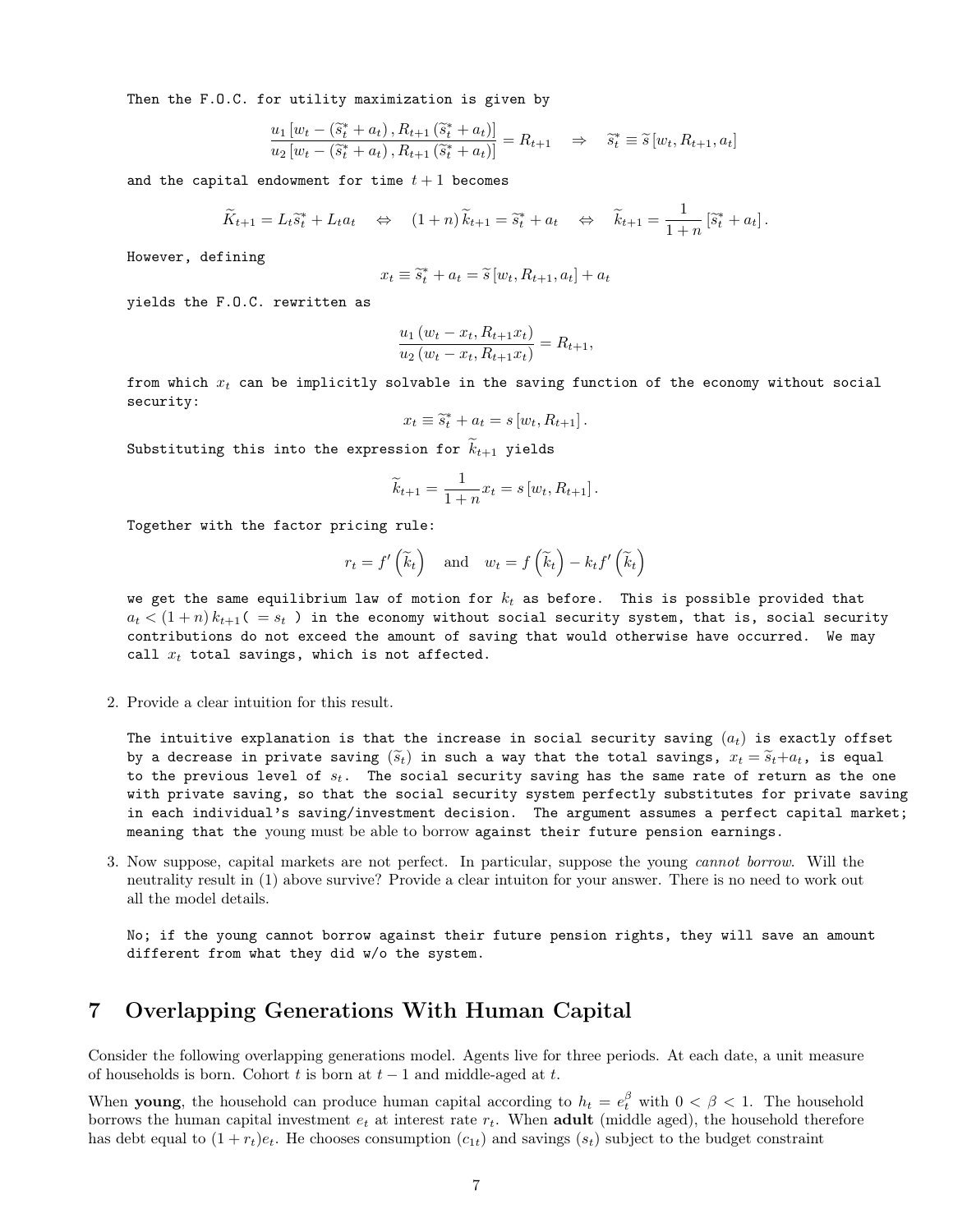$$
c_{1t} + s_t = w_t h_t - (1 + r_t)e_t
$$

When old, the household makes no decisions and simply consumes his wealth:

$$
c_{2t+1} = (1 + r_{t+1})s_t
$$

Preferences are

$$
u(c_{1t}, c_{2t}) = (c_{1t} - \gamma a_t)^{\theta} (c_{2t+1})^{1-\theta}
$$

where a represents an "aspiration" level which is inherited from the parents:

$$
a_t = c_{1t-1}
$$

and  $0 < \gamma < 1$ . The idea is that growing up rich raises the standards for a "good life."

There is also a single representative firm which rents capital and labor services from the household to produce a single good. It maximizes profits in a competitive environment. The technology is  $Y_t = K_t^{\alpha} h_t^{1-\alpha}$  with  $0 < \alpha < 1$ . Capital depreciates fully.

#### Questions: .

(a) Solve the problem of an adult (middle aged) household. You should obtain a saving function in closed form. Also derive an indirect utility function  $U(e_t, a_t)$ . Hint: You should find

$$
U(e_t, a_t) = \theta^{\theta} (1 - \theta)^{1 - \theta} (1 + r_{t+1})^{1 - \theta} (w_t h_t - (1 + r_t)e_t - \gamma a_t)
$$
\n(12)

(b) Solve for the optimal level of human capital investment by a young agent. Use the indirect utility function.

(c) Characterize optimal firm behavior.

(d) Define a competitive equilibrium. Make sure you explicitly state the market clearing conditions and that you have the same number of variables and equations.

(e) Consider the special case  $\beta = 0$ , so that human capital is an exogenous constant  $(h_t = h)$  and  $e_t = 0$ . Show that the steady state level of  $k = K/h$  is

$$
k^{SS} = \left(\frac{(1-\theta)(1-\alpha)(1-\gamma)}{1-\gamma(1-\theta)}\right)^{1/(1-\alpha)}
$$

Hint: There is no need to resolve for the saving function of the adult household (why not?).

(f) It is easy to show from the solution to (e) that the steady state level of k falls when  $\gamma$  rises. What is the intuition for this result?

#### 7.1 Answer: OLG With Human Capital

(a) The household is endowed with  $e_t$  and  $h_t$ . He solves

$$
\max (w_t h_t - (1 + r_t)e_t - s_t - \gamma a_t)^{\theta} ((1 + r_{t+1})s_t)^{1 - \theta}
$$

The FOC is

$$
\theta(c_{1t} - \gamma a_t)^{\theta - 1} c_{2t+1}^{1-\theta} = (1 - \theta)(c_{1t} - \gamma a_t)^{\theta} c_{2t+1}^{-\theta} (1 + r_{t+1})
$$

⇒

$$
c_{2t+1}/(c_{1t} - \gamma a_t) = (1 + r_{t+1})(1 - \theta)/\theta
$$

Using the budget constraints we find the saving function

$$
\frac{w_t h_t - (1 + r_t)e_t - s_t - \gamma a_t}{(1 + r_{t+1})s_t} = \frac{\theta/(1 - \theta)}{(1 + r_{t+1})}
$$

⇒

$$
s_t = (1 - \theta)(w_t h_t - (1 + r_t)e_t - \gamma a_t)
$$

This makes sense: Without "aspirations" the household would save a constant fraction of income due to log utility. Indirect utility function: Substitute saving function into the objective function and collect terms:

$$
U(e_t, a_t) = \theta^{\theta} (1 - \theta)^{1 - \theta} (1 + r_{t+1})^{1 - \theta} (w_t h_t - (1 + r_t) e_t - \gamma a_t)
$$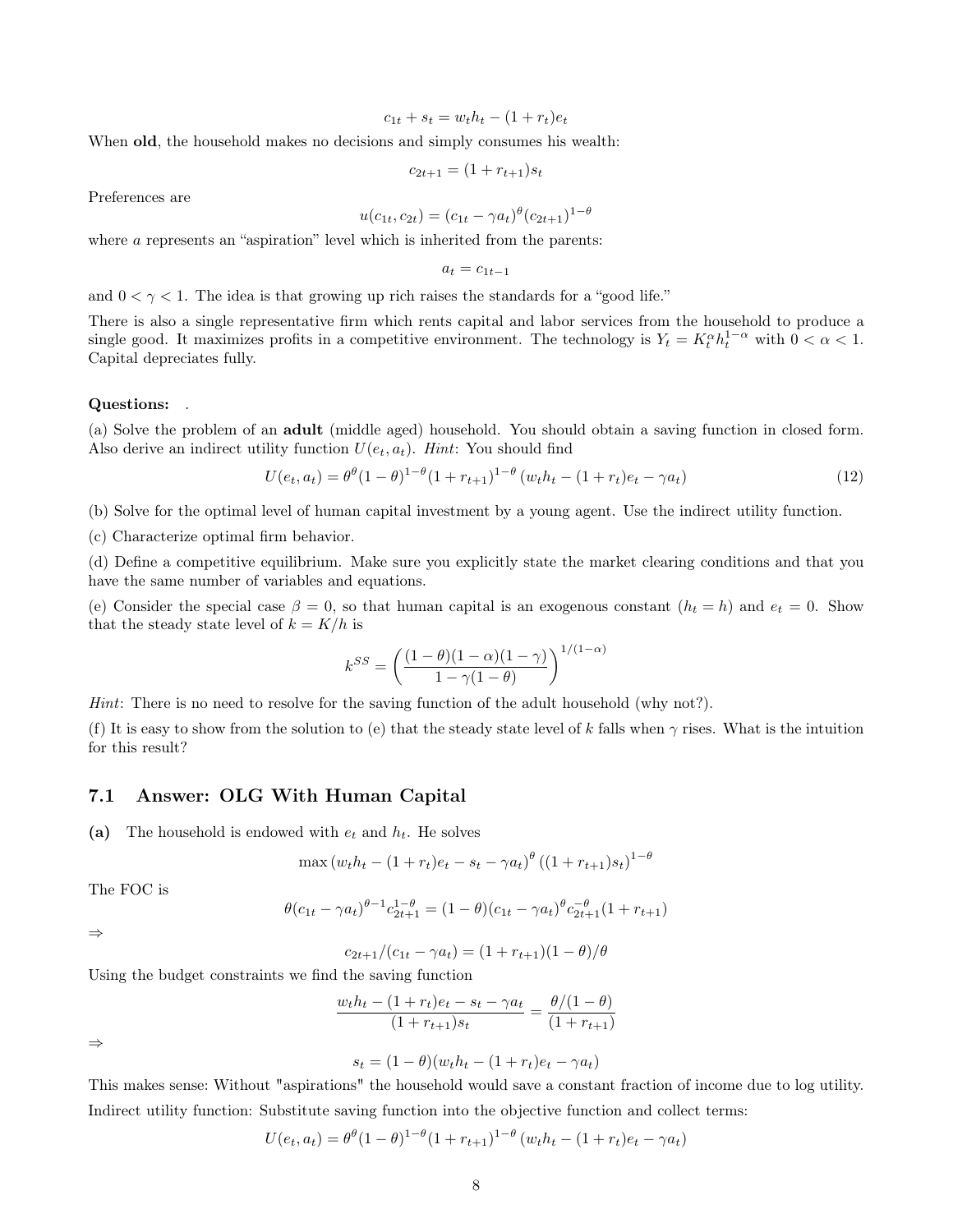(b) When young: the household maximizes the indirect utility function. In this case, this is equivalent to maximizing the present value of earnings (why?).

$$
\max w_t e_t^{\beta} - (1 + r_t)e_t
$$

Solution:

$$
e_t = (\beta w_t / (1 + r_t))^{1/(1 - \beta)}
$$

(c) The firm's problem is standard. Define  $k = K/h$ . Then  $w_t = (1 - \alpha) k_t^{\alpha}$  and  $1 + r_t = \alpha k_t^{\alpha - 1}$ . The same r as in the household problem because capital depreciates fully.

- (d) A competitive equilibrium is a sequence of quantities  $(c_{1t}, c_{2t}, s_t, e_t, h_t, K_t, a_t)$  and prices  $(w_t, r_t)$  that satisfy:
- Household: saving function and 2 budget constraints; optimality of  $e$ ;
- Firm: two FOCs
- Law of motion for  $a$ .
- Market clearing

Capital market clearing requires

$$
s_t = K_{t+1} + e_{t+1}
$$

The e term appears because education requires capital. Goods market clearing requires:

$$
F(K_t, h_t) = K_{t+1} + e_{t+1} + c_{1t} + c_{2t}
$$

(e) The saving function does not change because the adult household takes  $(h, e)$  as given. Now they are simply fixed. Capital market clearing is now

$$
s = (1 - \theta)(wh - \gamma a) = K = kh
$$

We can substitute out a using  $a = c_1$ . The adult budget constraint implies  $c_1 = wh - s$ . Therefore,

$$
s = (1 - \theta)(wh - \gamma(wh - s))
$$

or

$$
(1 - \theta)(1 - \gamma)wh = s(1 - \gamma(1 - \theta))
$$

Now use  $w = (1 - \alpha) k^{\alpha}$  to get

$$
\frac{(1-\theta)(1-\gamma)}{1-(1-\theta)\gamma} = \frac{s}{wh} = \frac{k}{w} = \frac{k}{(1-\alpha)k^{\alpha}}
$$

Rearranging leads to the equation we are supposed to prove.

(f) If children inherit aspirations from their parents, steady state capital is lower (they save less). Intuition: Ceteris paribus, a higher  $\gamma$  reduces saving; people require more consumption to maintain the same marginal utility.

### 8 Human capital

[Due to Joydeep Bhattacharya] Consider a fairly standard two-period lived OG model. The number of young agents at any date t is fixed at N. Agent preferences are described by

$$
U(c_{1t}, c_{2t+1}) = \ln c_{1t} + \ln c_{2t+1}
$$

where  $c_{1t}$  is young-age consumption at date t and  $c_{2t+1}$  is old-age consumption at date  $t + 1$ . The production function is given by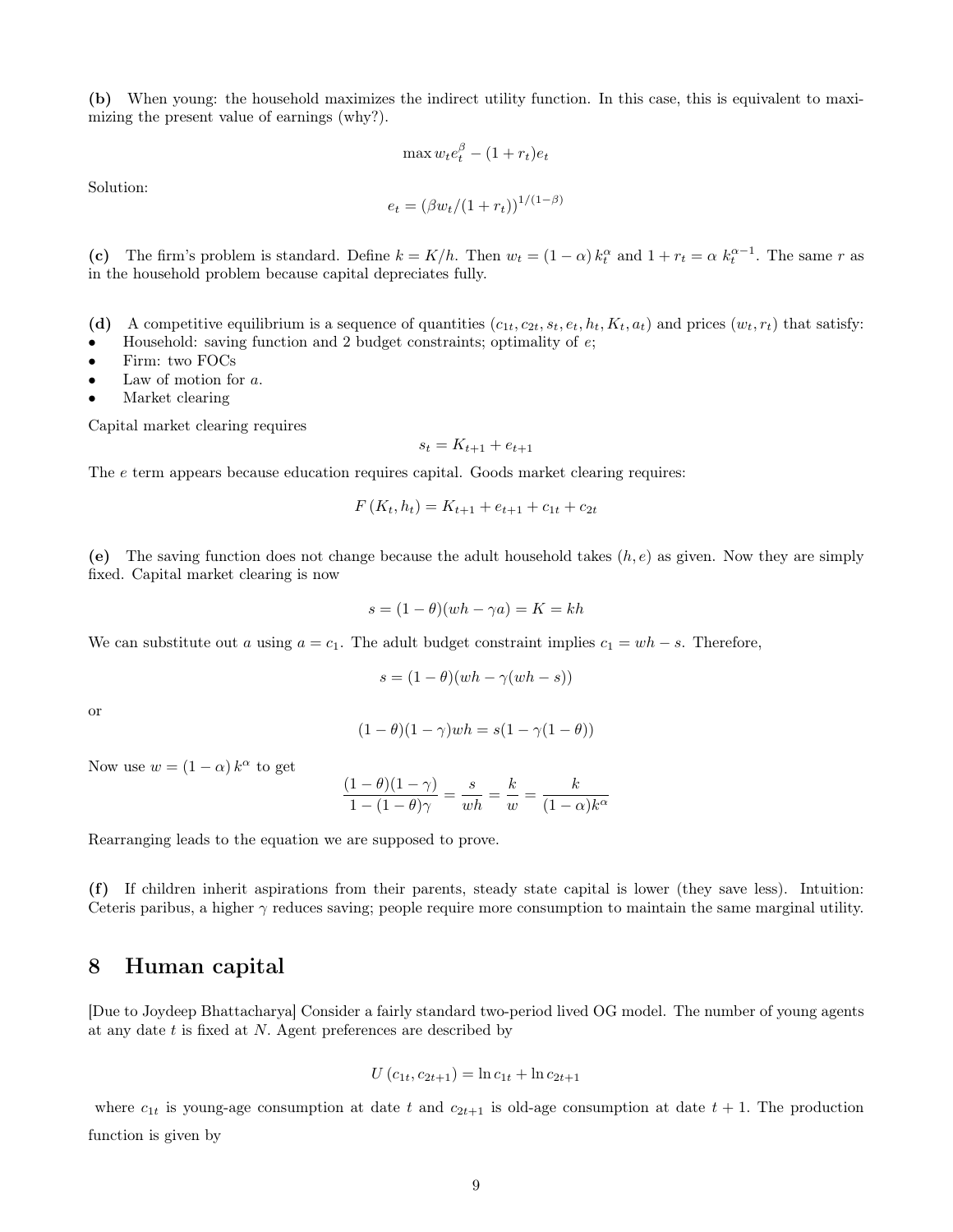$$
Y_t = S_t^{\gamma} L_t^{1-\gamma}
$$

where  $L_t$  is the labor of young (unskilled) workers and  $S_t$  is the labor of old (skilled) workers.

When young, agents spend a fraction  $m_t$  of their time working and the remaining time  $1-m_t$  in getting an education (acquiring human capital). Their human capital accumulation is described by

$$
h_{t+1} = h_t + (1 - m_t) \theta h_t
$$

where  $h_t$  is human capital of the current old,  $h_{t+1}$  is human capital acquired by the current young, and  $\theta > 1$  is a parameter. The wage per unit of time worked is  $w_t$ . When young, agents cannot use the human capital they have acquired in that period.

When old, agents just work and earn a wage of  $v_t$  per unit of human capital they acquired when young. All markets are perfectly competitive.

- 1. Point out the two most important features of the human capital accumulation equation.
- 2. Solve for the agent's optimal consumption, saving, and human capital investment profile.
- 3. What is the growth rate for output in this economy?
- 4. Define a competitive equilibrium for this economy.
- 5. Can the model, as it stands, generate poverty traps? Explain briefly. [Hint: does an agent's human capital investment profile depend on whether they are in a high or low human capital economy?]
- 6. Suppose the government initiates a mandatory PAYG social security program, taxing the young a lump-sum amount  $T_1$  and returning the old a lump-sum amount  $T_2$ . Will all countries that run such a program invest more in education than before? Show all steps. Provide a clear intuition for your answer.

### 8.1 Answer: Human capital

1. Point out two important features of the human capital accumulation equation.

There is a human capital externality (the current young directly benefit from the human capital accumulated by the current old generation (their parents). Alternatively, one an point out that the production function for h is linear in h which generates a potential for endogenous growth.

2. Solve for the agent's optimal consumption, saving, and human capital investment profile.

The budget constraints are

$$
c_{1t} = w_t m_t
$$
  

$$
c_{2t+1} = v_{t+1} h_{t+1} = v_{t+1} [h_t + (1 - m_t) \theta h_t]
$$

so agent's problem

$$
\max \quad \ln c_{1t} + \ln c_{2t+1} \Leftrightarrow \max_{m_t} \quad \ln w_t m_t + \ln \{v_{t+1} [h_t + (1 - m_t) \theta h_t] \}
$$

Solution:

$$
m_t = \left(1 + \theta\right)/2\theta
$$

a constant.

$$
c_{1t} = \frac{(1+\theta)}{2\theta} w_t
$$
  

$$
c_{2t+1} = v_{t+1} h_t \frac{(1+\theta)}{2}
$$

since  $\theta > 1$ .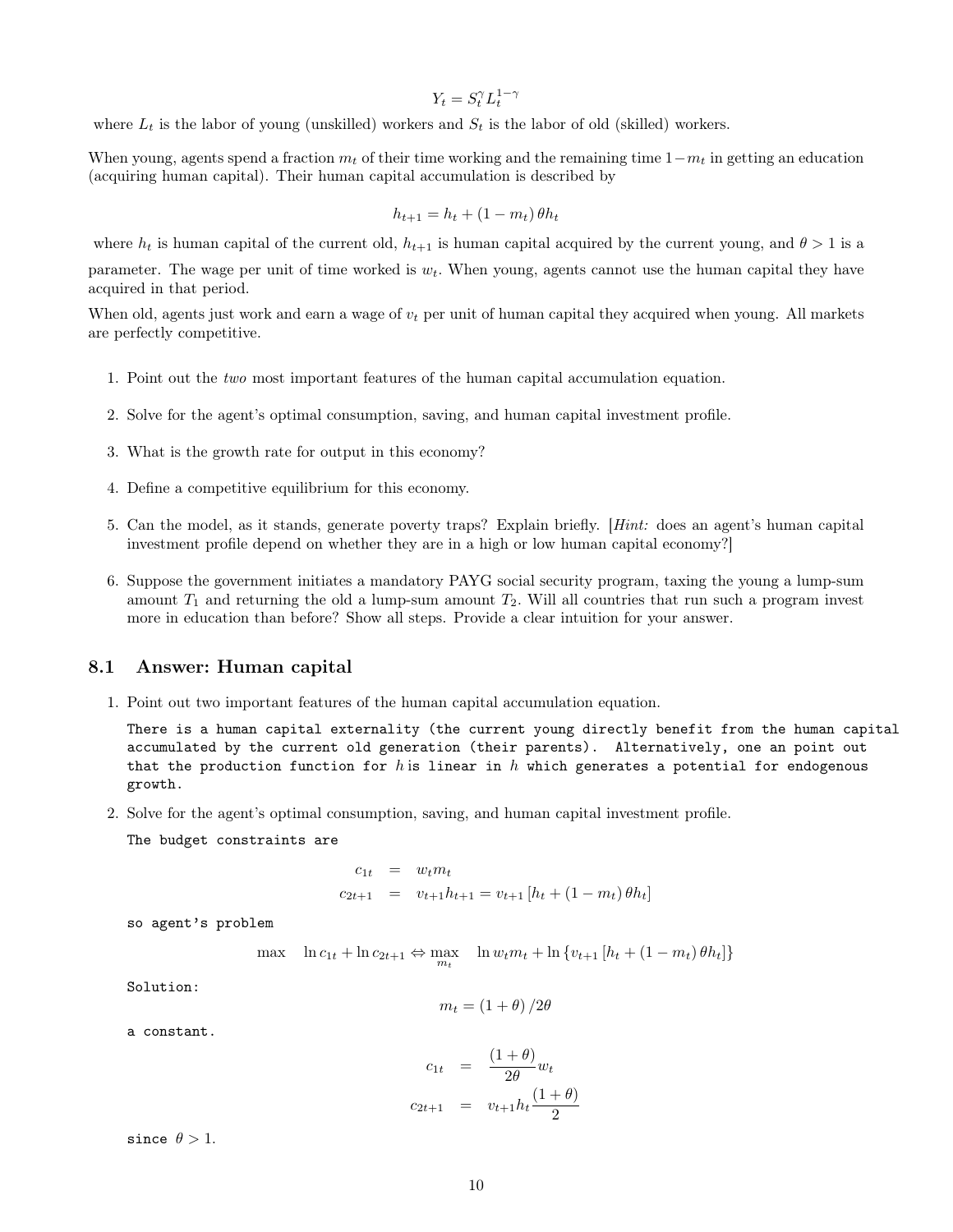3. What is the growth rate for output in this economy?

$$
Y_t = S_t^{\gamma} L_t^{1-\gamma}
$$
  
\n
$$
S_t = Nh_t
$$
  
\n
$$
L_t = Nm_t
$$
  
\n
$$
h_{t+1} = h_t + (1 - m_t) \theta h_t = h_t + \left(1 - \frac{(1 + \theta)}{2\theta}\right) \theta h_t = \frac{1}{2} h_t (\theta + 1)
$$
  
\n
$$
\frac{Y_{t+1}}{Y_t} - 1 = \left(\frac{h_{t+1}}{h_t}\right)^{\gamma} - 1 = \left[\frac{1}{2} (\theta + 1)\right]^{\gamma} - 1
$$

then

4. A competitive equilibrium is a set of allocation sequences 
$$
\{c_{1t}\}, \{c_{2t}\}, \{h_t\}, \{m_t\}
$$
 and price sequences  $\{w_t\}, \{v_t\}$  such that a)  $\{c_{1t}\}, \{c_{2t}\}, \{m_t\}$  solve the agent's problem given  $\{w_t\}, \{v_t\}$  and the human capital accumulation function, b) firms maximize profits so that  $\{w_t\}, \{v_t\}$  satisfy the standard marginal product relationships, and c) all markets clear

5. Can this model, as it stands, generate poverty traps? Explain. [Hint: does an agent's human capital investment profile depend on whether they are in a high or low human capital economy?]

No. Here  $m$  is a constant and does not depend on the level of  $h$ . This means the young in rich or poor nations will invest the same in human capital.

6. Suppose the government initiates a mandatory PAYG social security program, taxing the young a lump-sum amount  $T_1$  and returning the old a lump-sum amount  $T_2$ . Will all countries that run such a program invest more in education?

The budget constraints are

$$
c_{1t} = w_t m_t - T_1
$$
  

$$
c_{2t+1} = v_{t+1} h_{t+1} + T_2
$$

so agent's problem

$$
\max_{m_t} \quad \ln \left( w_t m_t - T_1 \right) + \ln \left\{ v_{t+1} \left[ h_t + \left( 1 - m_t \right) \theta h_t \right] + T_2 \right\}
$$

Solution:

$$
\frac{w_t}{w_t m_t - T_1} = \frac{v_{t+1} \theta h_t}{v_{t+1} [h_t + (1 - m_t) \theta h_t] + T_2}
$$

$$
\Rightarrow m_t = \frac{1}{2\theta h_t w_t v_{t+1}} (T_2 w_t + h_t w_t v_{t+1} + \theta T_1 h_t v_{t+1} + \theta h_t w_t v_{t+1})
$$

since the govt's budget constraint is  $T_2 = T_1 = T$  (with no population growth),

$$
m_t = \frac{1}{2\theta h_t w_t v_{t+1}} (Tw_t + h_t w_t v_{t+1} + \theta Th_t v_{t+1} + \theta h_t w_t v_{t+1})
$$
  
= 
$$
\frac{(1+\theta)}{2\theta} + T \left( \frac{w_t + v_{t+1}\theta h_t}{2v_{t+1}\theta h_t w_t} \right) > \frac{(1+\theta)}{2\theta}
$$

it follows that people work more (higher  $m$ ) invest less in education than in the absence of the social security program. The intuition is as follows: notice that the only asset here is human capital and human capital adds only to old age income. The SS program adds to old age income and hence reduces the need to accumulate human capital; the tax used to finance the pension reduces young age income and further raises the opportunity cost of getting an education.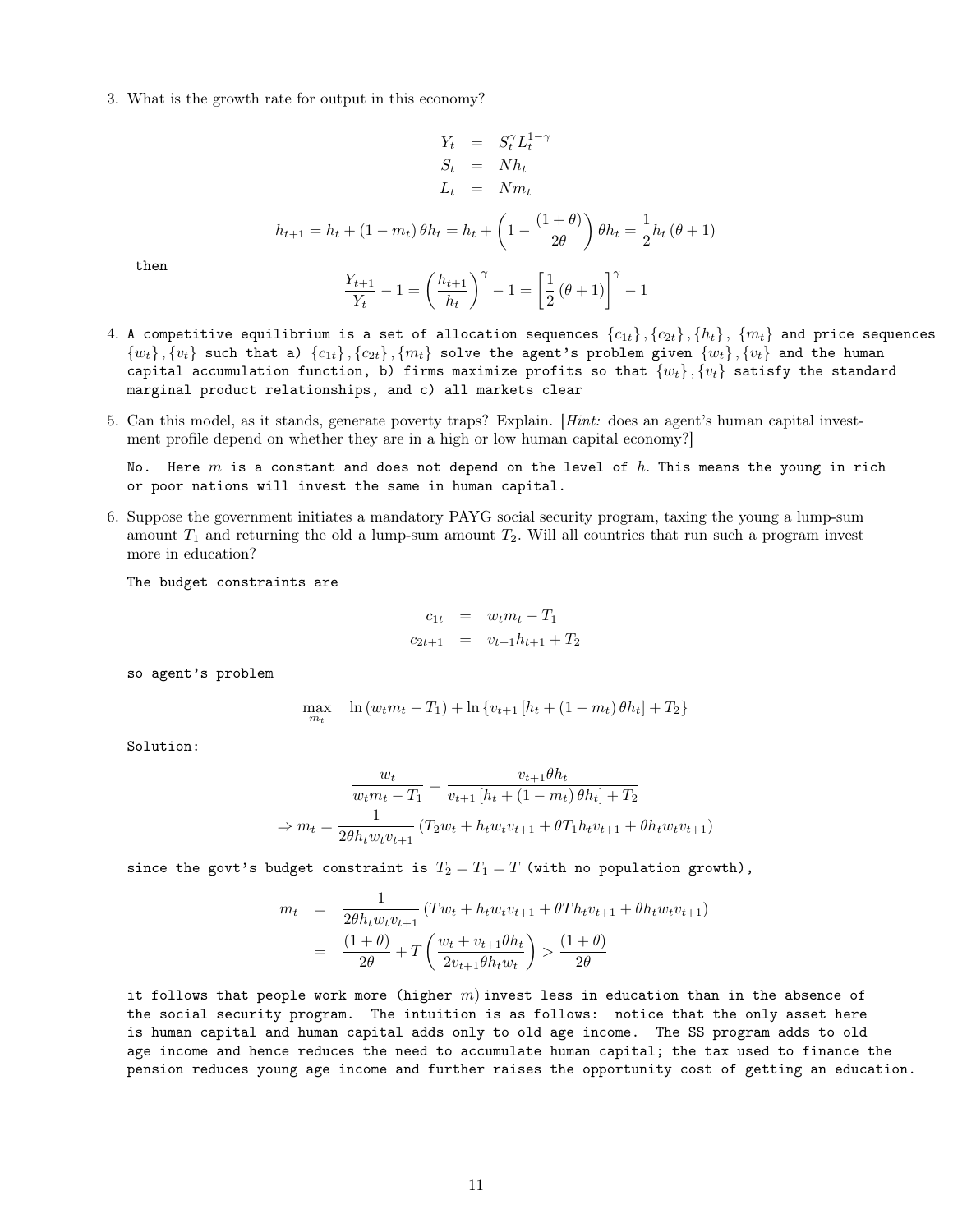## 9 OLG Model with Human Capital

Consider the following two period OLG model.

Households live for two periods.  $N_t = (1 + n)^t$  young households are born at date t. Each is endowed with human capital  $h_t$  and no assets. A young household divides his time between work  $(l_t)$  and education  $(1 - l_t)$ . Work pays  $l_t h_t w_t$ . Income is either consumed or saved. The young budget constraint is

$$
l_t h_t w_t = c_t^y + k_{t+1}
$$

Old households have human capital  $h_{t+1}^o = g(1 - l_t, h_t)$  and earn  $h_{t+1}^o w_{t+1}$ . Their budget constraint is

$$
R_{t+1}k_{t+1} + h_{t+1}^o w_{t+1} = c_{t+1}^o
$$

The utility function is  $u(c_t^y, c_{t+1}^o)$ . New agents "inherit" human capital from their parents:

$$
h_{t+1} = \varphi h_t
$$

Firms rent capital and labor from households at rental prices  $q_t$  and  $w_t$ , respectively. Firms produce with a constant returns to scale production function,  $Y_t = F(K_t, L_t)$ , and maximize period profits. Capital depreciates at rate  $\delta$ .

(a) Derive and interpret the first order conditions for the household problem. Define a solution to the household problem.

(b) Define a solution to the firm's problem.

(c) State the market clearing conditions.

(d) Define a competitive equilibrium. Make sure the number of equations matches the number of objects.

#### 9.1 Answer: OLG model with human capital

(a) The problem is

$$
\max \ u\left(c_t^y, c_{t+1}^o\right)
$$

subject to the present value budget constraint

$$
c_t^y + c_{t+1}^o / R_{t+1} = l_t h_t w_t + \frac{g(1 - l_t, h_t) w_{t+1}}{R_{t+1}}
$$

First order conditions are:

$$
u_1 = u_2 R_{t+1}
$$
  

$$
\frac{g_1 w_{t+1}}{R_{t+1}} = w_t h_t
$$

The first is a standard Euler equation. The second requires the marginal return to human capital to equal the interest rate.

A solution is a vector  $(c_t^y, c_{t+1}^o, l_t, k_{t+1}, h_{t+1}^o)$  that solves the 2 focs, the 2 budget constraints, and the law of motion for h.

(b) The firm is standard:  $(K_t, L_t)$  that satisfy

$$
q_t = f'(K_t/L_t)
$$
  
\n
$$
w_t = f(K_t/L_t) - f'(K_t/L_t) K_t/L_t
$$

(c) Market clearing:

$$
K_{t+1} = N_t k_{t+1}
$$
  
\n
$$
L_t = N_t h_t l_t + N_{t-1} g (1 - l_{t-1}, h_{t-1})
$$
  
\n
$$
F(K_t, L_t) + (1 - \delta) K_t = N_t c_t^y + N_{t-1} c_t^o + K_{t+1}
$$